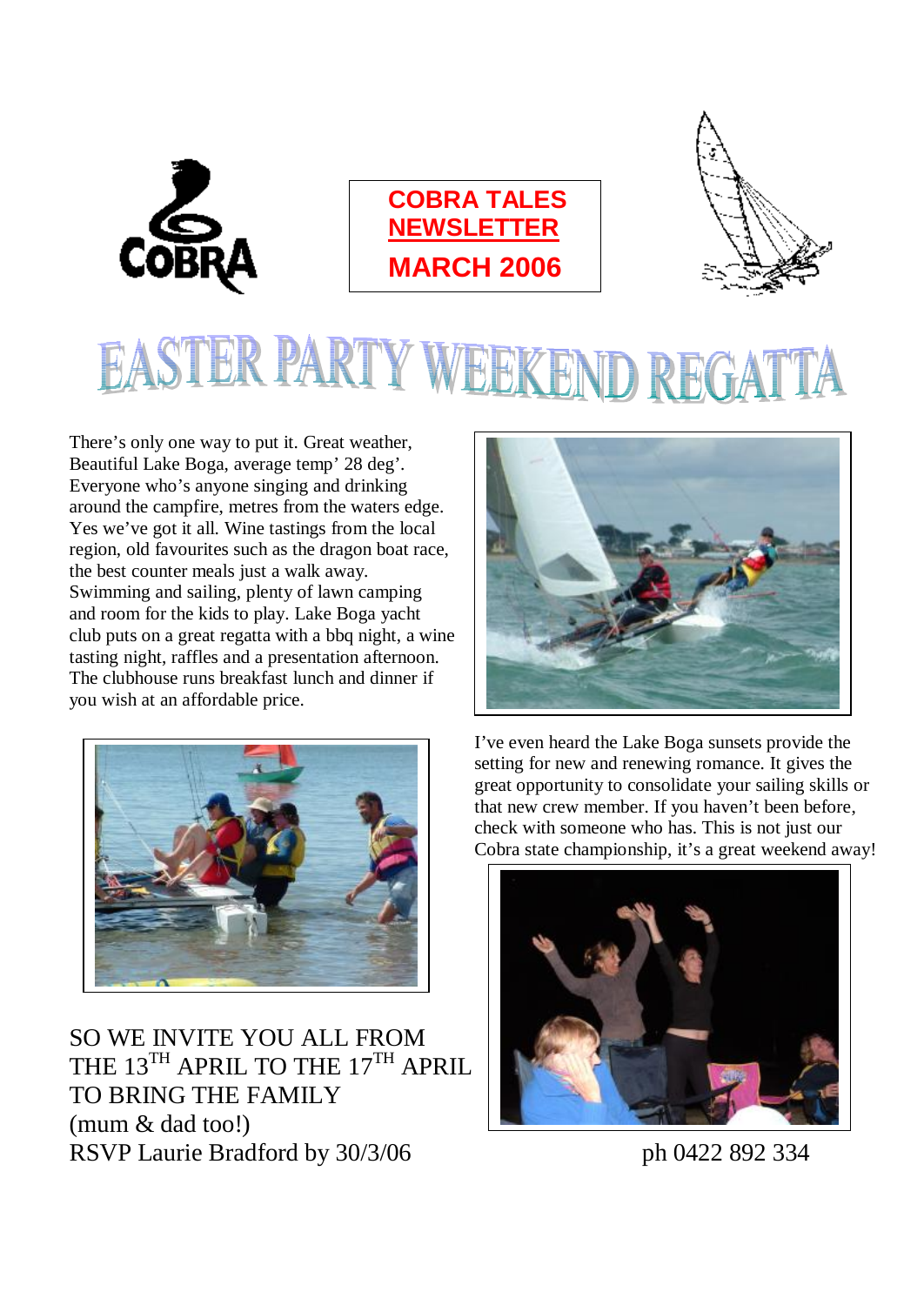| Saturday | <b>TRAVEL SERIES DATES</b>                |
|----------|-------------------------------------------|
| Sunday   |                                           |
| Thursday |                                           |
| Monday   | 5 June Queens Birthday weekend Sauna Sail |
|          |                                           |

#### **PRESIDENTS REPORT**

Great to see the success of the recent nationals at Portarlington and once again my thanks to all those involved in the event. All of you will have seen the reports on the competition in the Parkdale newsletter, so I won't go into more detail here. For all of you new Cobra sailors, if you missed these nationals, make a point of not missing the next. Put a note in the diary for the end of December/start January this year, most likely in NSW – Newcastle area. Note that the nationals are a fun event, open to everyone with a Cobra, and a great place to learn how to sail a Cobra well. BE THERE!!

 each of the heats. Victory to David and Lisa on The traveler series continues to add to our exposure around the state ( I must get a new wetsuit) with our latest comp at Safety Beach on the long weekend. We added to the excitement of their regatta considerably with a strong contingent careering around the bay in gusty northerly winds, with intense racing in Unnamed, with Livewire in second and Scream in third. Rick managed to keep the aluminium industry in business, while Pete decided that the only way to win was to throw the crew overboard, much to the amusement of the finishing line committee boat.

 The Safety Beach club looked after us really well, and I think that this regatta will become a permanent part of the Traveler series. Next event is the Sauna Sail at Hazelwood Pondage later in the year to complete the series. At the moment, our attention is focused on the State Titles at Lake Boga. We would dearly like to break the record number of entries at the states (16), so all of you who are already intending to go need to do some lobbying to explain to all the others what a great time this is. (details on the website or contact Stan) A number of people have commented to me this season on the resurgence of the Cobras as a class and how impressive it is to see the

number and quality of the boats lined up each weekend at Parkdale and at the other venues around the country. It gives me a great deal of personal satisfaction to see the increased number of sailors coming on board and enjoying these great yachts. The lease boat system has been a major part pf this rebuild, but new boat owners wouldn't stay unless the environment was enjoyable. So a pat on the back to all of you who have quietly helped the newcomers feel welcome – it hasn't gone unnoticed.

As we get near the end of the season, good luck to all in the competitions to come. Laurie

Footnote:

I always wondered what the word yacht stood for – I just found out that it is an acronym for You Always Come Home Tired!

**Thanks** Laurie



Just a reminder to all Cobra owners that you need to pay your subscriptions before the next ski season woops, sorry - state tiles. You can rest assured that I will look after them !!!

POST SCRIPT - If you can get this out on time the jackets are ready and I will bring them down to the club on Sunday or they can be collected at the states \$40 cash or \$44 cheque (to VCCA) COD!!!!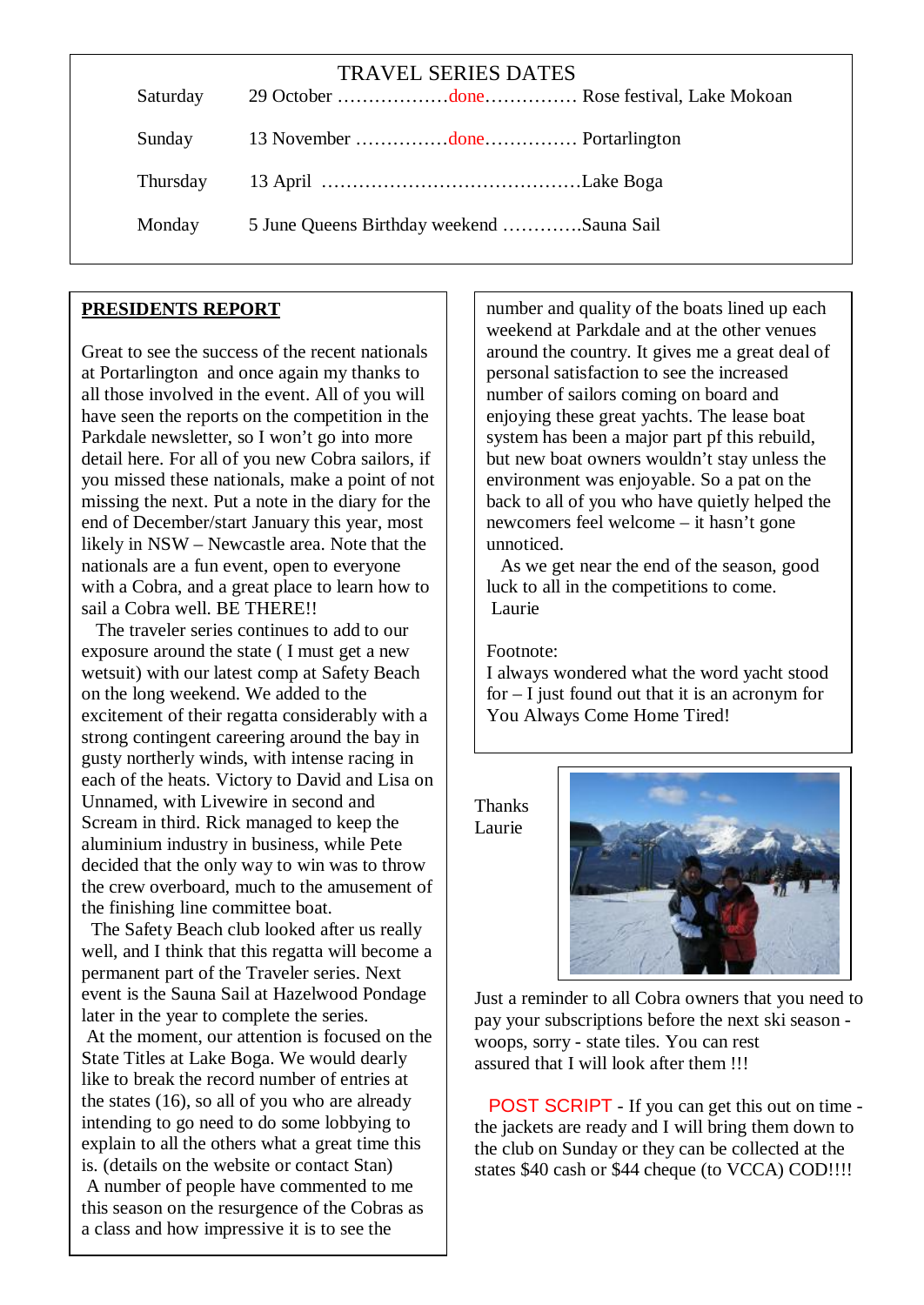Thanks Again Laurie

Tune in to the yachting Victoria radio station SEN 1116 at 1116 on the AM dial at 755 am every Saturday morning

Now for some more reports etc…

#### **ROSE FESTIVAL LAKE MOKOAN**

The Rose Festival at Lake Mokoan started on the  $29<sup>th</sup>$  October on a picturesque lake, a tranquil setting until you cover it with the brilliant colours of every class of yacht that you can think of in a spectacular regatta.

The sad part is that the Mokoan Yacht Club is struggling to survive, partly due to rising insurance costs. They very much depend on participation by clubs like ours, and let's face it, Why wouldn't we when were looked after as well as we were? Bacon and egg cooked breakfast, hot running coffee etc, and extremely good service to boot.

…Shame about the weather though, but can't blame them for that. Despite this the competition went well with enough races to sort winners from losers and pikers from sickies (no names but some had valid excuses).

As far as memory serves, the competition was taken out by Rick Nixon in first place Wes' second and some blown in mossie in third. The Badrocks missed out on a technicality.

The weather was really the only thing that held this back, so lets go again next year eh!

Nick Bradley (editor)



### **COBRA SOCIAL LIFE**

The Sailing season is fully underway with heaps of competitive sailing happening not least to mention the Australian Cobra National Titles which took place at Port Arlington, Victoria.

Most of our social events thus far consisted of a number of nights out celebrating birthdays at the local pubs around Port Arlington. We all had a lovely evening at the Drysdale pub with nearly all Aussie Cobra members present. A very small quaint pub with very nice meals. The Grand in Port Arlington proper was a good venue to celebrate Sue Nixon's and Gaye Thornhill's birthday with really yummy meals followed by a special birthday dessert for the two birthday girls. Within easy walking pace of the camp grounds a number of people took advantage of this and had a great night. On other occasions others ventured out to numerous local restaurants; take away shops and even Golf clubs. Not a lot of camp cooking going on! A nice way to take advantage of the beautiful weather and unique local surroundings.

A number of social gatherings took place around the camp site ranging from social chit chats, drinking binges, card nights and not to mention the QLD v VIC dodgem car challenge which took place at the nearby beach side carnival. From what I hear this was a lot of fun but not a shred of competition took place. Not much! Also the Carnival was a source of entertainment for all of the families who took the kids for a bit of fun. Some kids much bigger and older than others and fun was had by all.

The Australian Cobra National Tittles Presentation night was held under a marquis at the Port Arlington Yacht club. A spit roast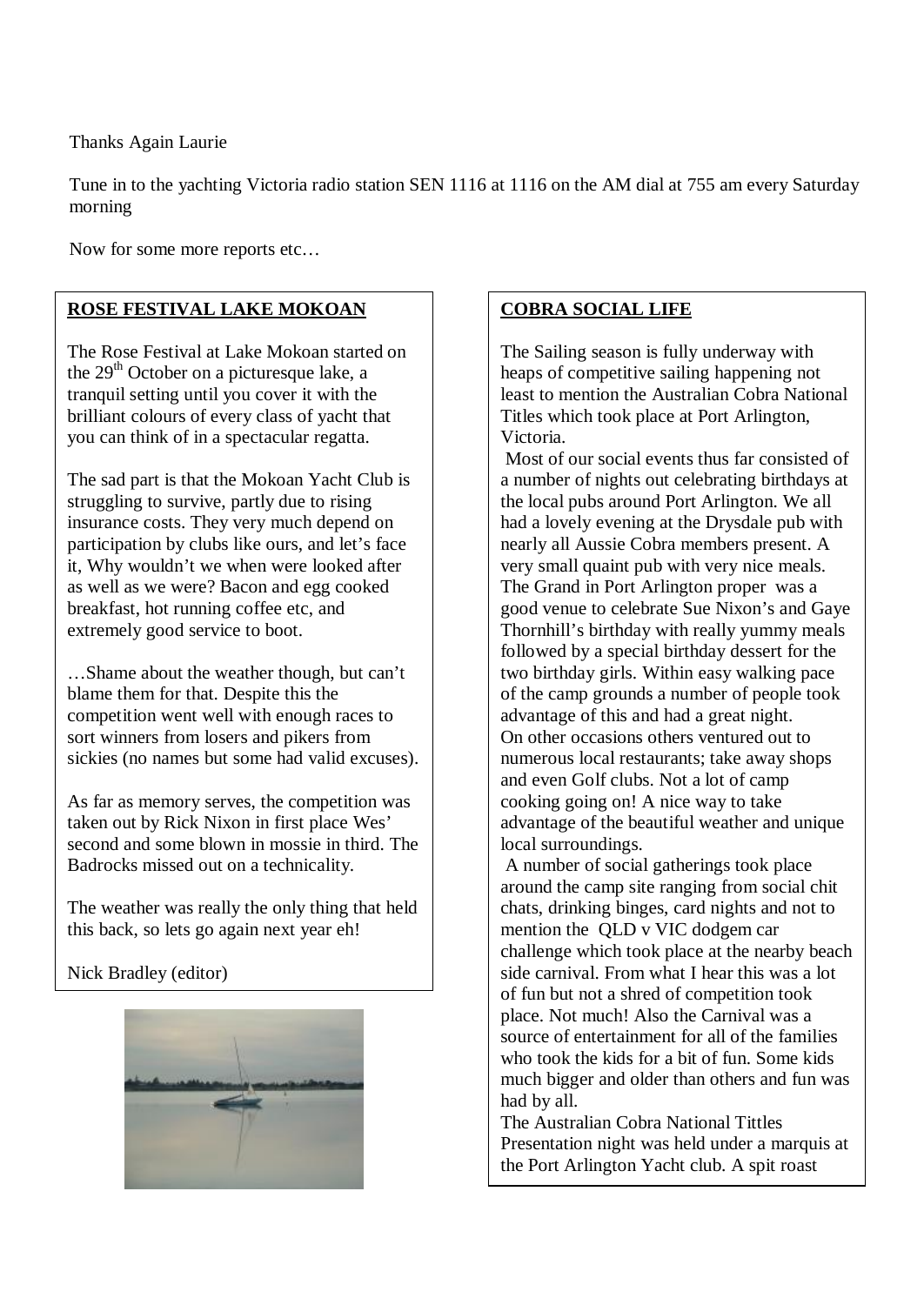catered event provided great food, inexpensive drinks, a great atmosphere with a nice social gathering to celebrate the winners of the 2005/06 Aussie Cobra Tittles. Congratulations to Scott and Brek Mcvey, Glen Dale and Matt, David and Lisa Badrock for  $1<sup>st</sup>$ ,  $2<sup>nd</sup>$ ,  $3<sup>rd</sup>$  line honors positions respectively. Overall this series was a very enjoyable with, great weather, great people, great times and a whole heap of fun!

 and the night was a lot of fun. Plenty of Another recent social event involving the Cobra's was the Parkdale Yacht club commodore's cocktail party. The weather was perfect, the ambience of the club was lovely, dancing was done by all**,** copious amounts of Midori illusion slushies were consumed, and abundant conversation took place on the picturesque balcony of Parkdale yacht club. A generally fun and successful fundraising night for the club. Well done to the organizing party.

 As for coming events well we will decide by popular demand. Some suggestions are Rock Climbing, Go karting, Bowling, numerous restaurant visits or anything else you guys might suggest. If you have anything specific you would like to try let me know and we will see what we can arrange. Ok enough already. Bye for now.

Lisa Badrock



Above: Dolphins are playing with the cobras At Portarlingon.

### **THE NATIONALS Kim's view**

Oh yes the nationals at Portarlington. Well the thought of hard work comes to mind, if you happen to have three Kids like I. Where did my holiday go. I do remember working hard on board and playing hard on shore. Many a drink and cheers to celebrate the winner, the losers and the repair tragedies. The debriefing if camping near some of our Queensland counterparts went long into the night or was that the morning.

First Nationals for me and what a great bunch of guys and gals, everyone laughing about the mishaps and being there the next day to help with whatever they could do to get there competitors back in to the race, there's a lot to admire about being part of the cobra class. The night of our presentation in particular at four am after our second warning about keeping the noise down, two rather large security gentlemen reminded us of the hour. Scotty politely, in, of course, his quietest voice proudly explained and showed the, at first unimpressed security personnel his trophy for winning the cobra nationals for 06. To my surprise they congratulated him and apologised for asking us to keep it down. …Smooth talker and an OK sailor to boot.

Camp sites and facilities were great, beach, carnival for the kids and bike rides around the place had everyone sleeping well. Lisa Bolton and I took out a fishing expedition to the pier with all the kids aboard. There was some excitement in anticipation of our big catch. David and Rick turned up later to help us with the haul, or was it to remind us how late it was. Result:- No fish, mothers and fishermen ready for bed.

Weather was beautiful except for our lay day. Not cold but windy and wet. I'm sure I saw Pete Marshes tent doing backstroke but not to be deterred by the weather, all was salvaged at the Drysdale hotel for dinner where we contemplated our next night out for Sue and Joy's birthday celebrations at the Grand hotel.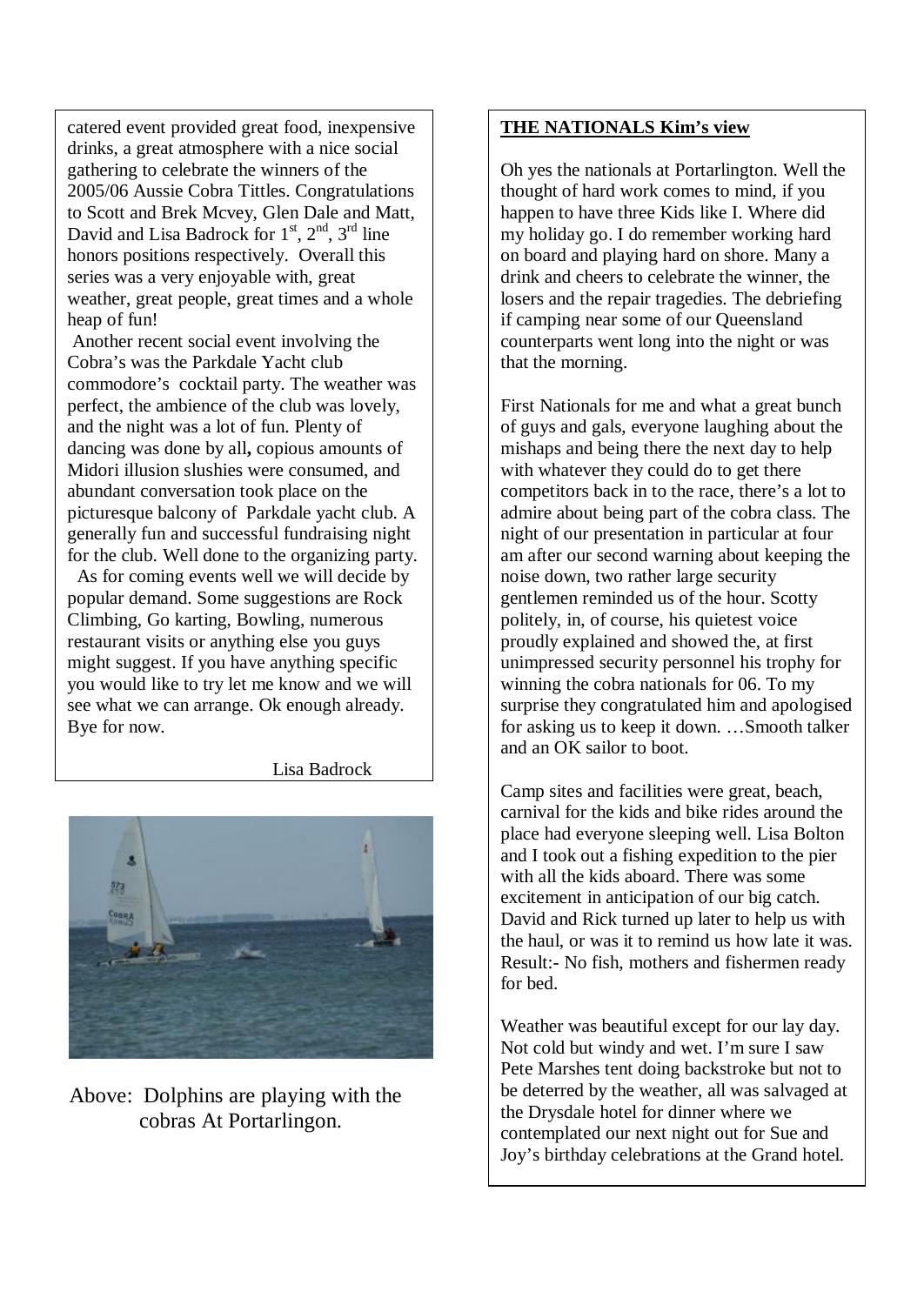(Hard times indeed).

 eve at laurie,s sister where we met some of Some highlight would be new years the sting ray clane, had buetiful food and great company we ate and drank our way into 06 what lovely an atmostphere and great hosts, though Im not sure if I remember leaving .

To my surprise later in the week, While I'd been out with all the guys and gals out on the water, us, showing those Queenslanders that Victorians weren't to be taken lightly, some of the ladies had discovered some very nice little café's around town to escape the sun wind and excitement of our races. I was fortunate enough to join in when my relief crew turned up for the last race. Thanks Nick.

All in all found myself budgeting for the next nationals, wherever it is. loved it!



Are we all familiar with some of the new look cats on our waters, or is every thing old new again. Definitely Maybe. Considering definitely maybe now owned by Andrew Dixon has quietly been making its own history as the cobra with the most name changes, at last count we got seven,

> Too short a fuse Popeye and Olive Al's Wildcat Mr Ed (Hybrid) Mal's Wildcat Wildcat Definitely Maybe

Well Andrew is definitely going to make it a wild cat on the water now, or is that maybe? (welcome Andrew)

Kim

 $\overline{\phantom{a}}$ 



Start using your noodle now, for this competition that will run at the states. Our new lease boat needs a name. It could have cat in it such as in Catapult etc. Perhaps it could relate to Cobras. It could reflect the speed of the boat. We all know that the name of the boat can seriously affect it's overall performance. Despite this fact there are no rules regarding the

naming, save for a little limitation on crudity. Examples

> Catapult King Cobra A load of old Cobras Leased we finished Re leased Brian



The Judges decision is final etc etc. Laurie will donate a bottle of cobra wine for the winning entry - hope that doesn't scare anyone off - it has aged superbly. Good luck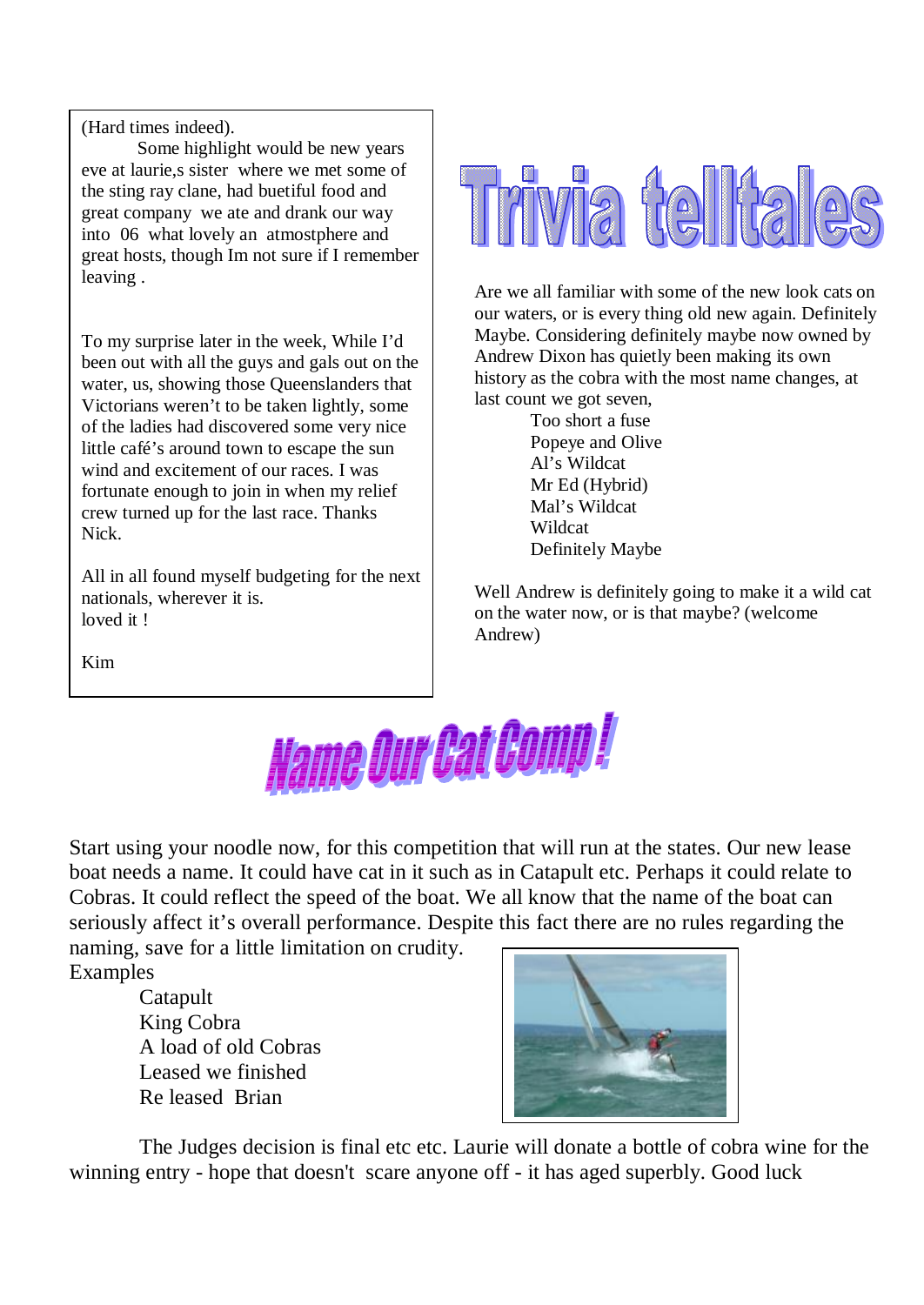

Maddelyn's age 14 going on 17,18,19.

Favourite food, (junk).

Likes most sports, especially when she is winning, that's why she loves sailing with Mal. Also, plays netball, volleyball.

Favourite band; Green Day.??? But also thinks Jesse McCartney is hot No relation to any famous singers we know.



What does she want to be when she is older, RICH AND FAMOUS, (not like Mal).

Favourite teacher hasn't got one. Some one that fits the profile of Willy Wonka and they'd have to own a chocolate factory.

Best skipper in the world, Mal. (Guess who wrote this profile?)

Skippers summary of Maddelyn

**Maddelyn has been a fantastic crew showing enthusiasm, energy and a lot of guts in all the tasks that a skipper would ask of a crew. She has not let fear get in the way of her thoughts of quitting even when the going gets tough. Maddelyn has sailed with me in winds of 35knots plus and has been very scared, but would not quit because she didn't want me to get upset or disappointed with her.** 

Maddelyn is always very attentive when we are racing, because if she isn't I'll push her in the water after the race. Also, she doesn't like being beaten by Colin because he always lets us know when he does, which isn't very often thanking goodness. She has learnt a lot since she has been sailing, especially colourful language, not mentioning from where but it definitely wasn't from Mal. Need any clues? Maddelyn has said that she will definitely sail again next season so watch out.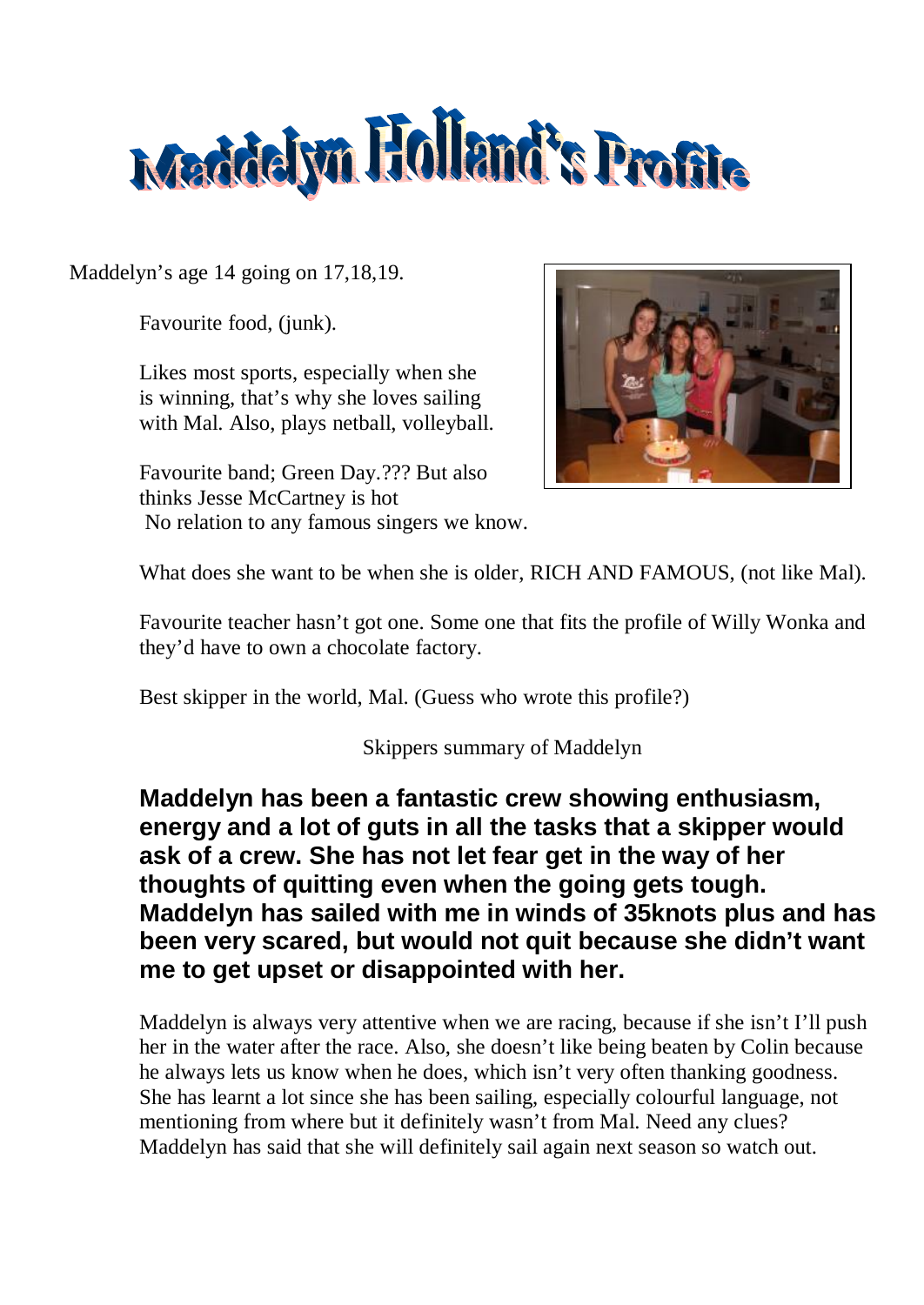# *From The Skipper Of Venom Comes The Poisoned Pen*



Laurie used to be indecisive but now he's not quite sure about that.

Last Sunday between races he was trying to decide whether to wear his spray jacket or not. He finally decided in the affirmative, but then took it off again whilst out on the water. As a bemused onlooker I could only assume that he had not fully re-acclimatised

from his trip to Canada, however it seems that his indecision was not based on climatic considerations at all.

He was trying to decide whether to show off his muscular arms and powerful torso or to concede that Presidential flab may have set in. (Chris Wells knows what I am talking about) He obviously made the correct choice as after the race not one, not two, but four women who had been having lattes in the hilltop café approached him to ask for a ride (on the boat). I am allowed to print this story as apparently that morning he had earned mega brownie points by helping Kerry with her horse.(enough for four women on the boat at once?)

Not to be out done by such dalliances, Sue was seen to be so interested in a foreign gentleman in speedos that she had to be reminded by Rick to come back to help de-rigging the boat and you know how much women usually enjoy that pastime.

Speaking of Nixons, Robbie seems to take direction very well.

The previous week while he was signing on, I informed him that his father had changed his name to: Douglas Nixon Fordham and that Robbie should always sign off as D.N.F.

Lo and behold, after the race I saw that Robbie had complied.

I'm sure everyone remembers that race, the one when Rick broke a diamond wire.

Is it true that David has put in a huge bid in for the yellow mast that is currently on Peter's boat? The diamond wires are obviously immensely strong as it has survived more than Two races with Peter and we know that David did have mast problems at the Nationals. It is more likely however that Lisa is behind this bid. The yellow car, the yellow cobra jacket, the yellow sunglasses that she insists on, that make David look really silly. It's just her obsession with colour co-ordination. If it all seems a bit much, remember that her hair colour is natural.

Rick is falling into Wes's cunning trap. Wes has thrown a couple of races through skirmishes with Rick( and we all know how Rick loves to run into you then quote some obscure rule). Well Wes has brushed up on his rules and after the next collision (which Rick will be unable to resist), Wes will fly his new secret weapon.

It will be about 100 sq. ft , hoisted up the mast and pulled out on a pole forward of the jib. Some may confuse this with a spinnaker, but of course that would be illegal, so instead Wes will have a large red protest flag. It will need constant adjustment, so Vanessa will have far less time to sleep on the boat.

It is disappointing that Wes is not beating David at the moment.

It would have been so nice to have asked David, as I asked Mal a couple of years ago, So how much did it cost to upgrade to a boat that is slower than your old one?

Last and probably least, we come to Mal. I mean which Poison Pen entry would be complete without him?

He has been behaving rather well in recent times. Gone are the cocktails of pain killers and spirits (with the accompanying atrocious